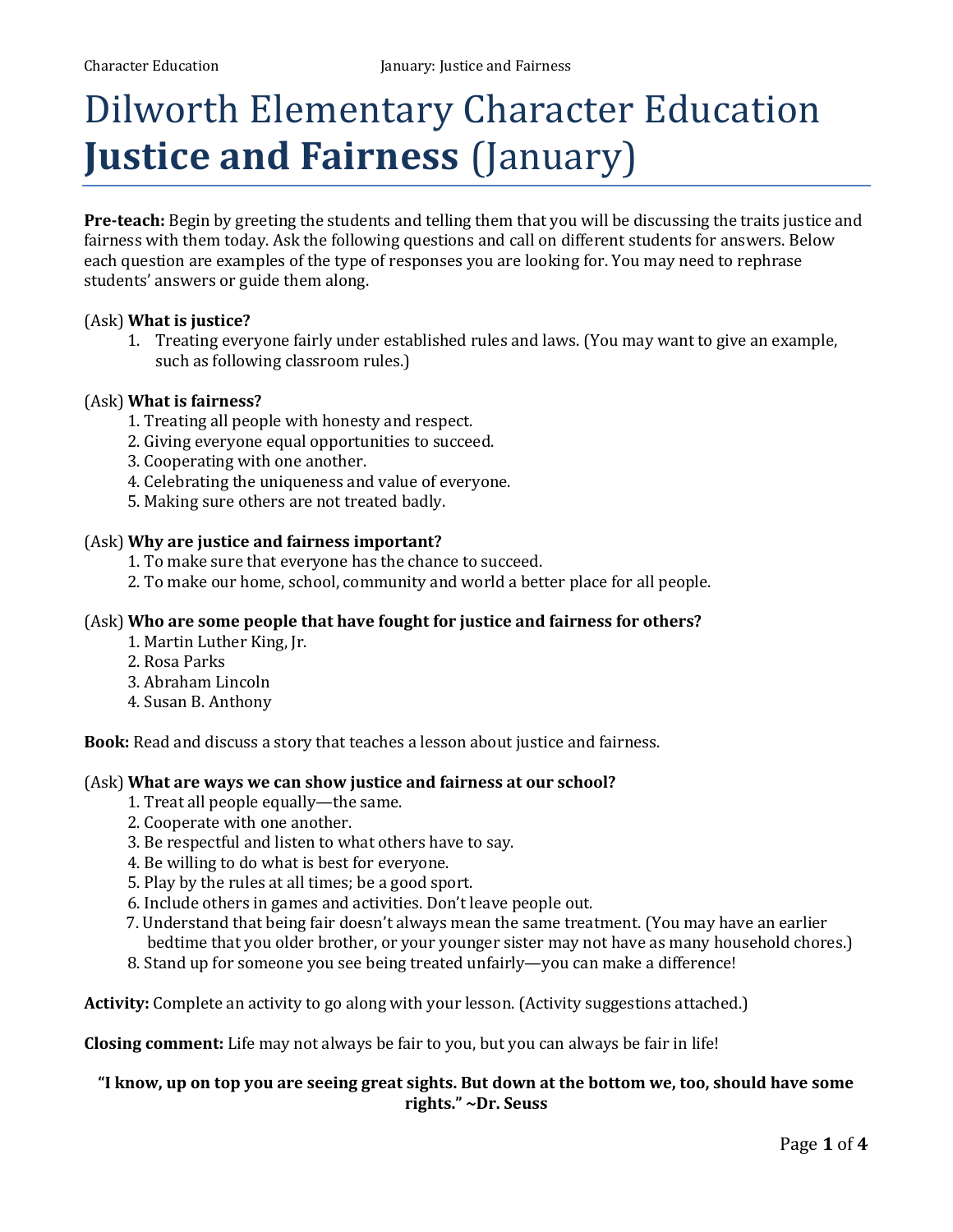# **Justice and Fairness Activities**

## **Fair Treatment—All Dilworth Kindergarten Classes**

**Materials**: Bag of candy containing 5 less than the total number of students in the class (bring 5 extra separately for the close of the activity).

Pass the bag around and tell everyone they may take one. When the students discover the unfair situation that there is not enough candy for everyone, discuss the following questions: How did those students that did not get the candy feel? How did those feel who got the candy and knew others did not? What would be the fair solution to the problem? Can you think of another situation when people might feel left out or rejected? How could they help prevent that situation? (Offer the left out students their piece of candy as you close the discussion.)

# **The Fair Eggs-periment—All Dilworth 1stGrade Classes**

**Materials**: Clear drinking glass filled with one cup of water, fresh egg, 1⁄4 cup salt, a permanent marker, and a tablespoon

Carefully place the egg in the glass of water. Tell the students that the egg (you may want to give it a name) represents someone who is not being treated fairly. Sinking to the bottom represents how someone who is left out or mistreated would feel—sad, depressed, defeated, unappreciated, and unloved.

Remove the egg from the water and set it aside. One tablespoon at a time, add salt to the water. As you stir in each spoonful, explain that the salt represents different ways to show fairness towards others. For example: following the rules when playing a game, taking turns and sharing, treating others with honesty and respect, and taking action to help someone being treated unfairly.

After you have added all of the salt, put the egg back in the water (if you want, you can first draw a smiley face on the egg with the permanent marker first) and it will now float. Explain that now the person is being supported with kindness and "held up" by the fairness and acceptance of others. (*10-Minute Life Lessons*, by Jaime Miller)

# **Fair Cents—All Dilworth 2nd Grade Classes**

**Materials**: ten pennies, two nickels, and one dime

Stack the pennies on top of one another, stack the nickels next to them, and place the dime beside the nickels. Ask the students if they know what each stack has in common, and what is different. Discuss the fact that although each set of coins looks different, they all have the same value. This is the same with people. We may look different on the outside, but we are all of equal value and deserve to be treated fairly. When you share, take turns, and treat others equally and with respect, you are showing fairness.

# **Fair vs. the Same—All Dilworth 3rdGrade Classes**

**Materials**: Large piece of paper or whiteboard, writing utensil

Discuss as a class when "fair" means "the same." When does "fair" not mean "the same"? Draw two columns, labeling them Fair Is the Same and Fair Is Not the Same. Ask the students to list things in the classroom that are the same for all children and things that are not the same, but are fair, for all children in the classroom. For example:

### **Fair Is the Same**

- All children must raise their hands before talking.
- All children must have permission slips signed before going on a field trip.
- All children must use respectful language.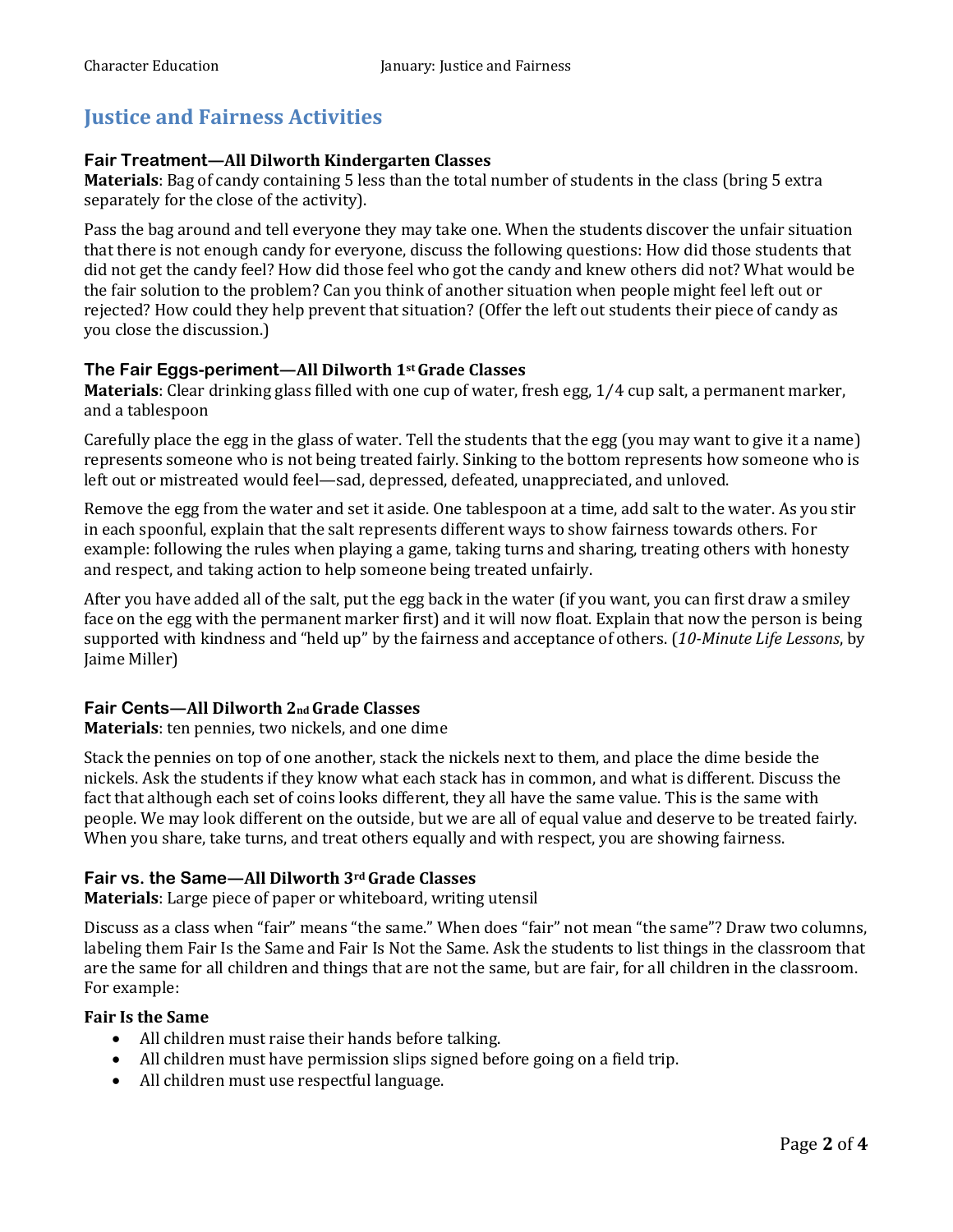# **Justice and Fairness Activities (continued)**

#### **Fair Is Not the Same**

- All children can go to a center, but the centers are not the same.
- Everyone may check out a book at the library, but the books are all different.
- Each child gets a chance to be a helper for a day, but each helper's task is different.

(From *Character Education: Ideas and Activities for the Classroom*, Carson-Dellosa Publishing Company)

# **Laws of the Land—All Dilworth 4thGrade Classes**

**Materials:** Large pieces of paper; markers; index cards, each with the name of one "land" and its premise

Divide the class into groups or 5 or so students. Each group should have paper, markers, and an index card listing a "land." Explain that each group will spend 10 minutes developing and writing down the laws for a basic government for their land. It should include 4 or 5 laws for governing those in the land, and should specify the way in which their leader is elected.

The 6 lands:

- 1. Candyland (everything in it is made of candy)
- 2. Magic Kingdom (all the fairytale characters live there)
- 3.Never Never Land (no one ever grows up)
- 4.Tropical Paradise (everyone has everything they need)
- 5.Toyland (everything is under the control of the dolls and toys)
- 6. Computer Land (everything is run by computers)

Ask each group to take a turn explaining their government. Discuss: How are the systems similar or different from the one we have in the United States? Why does any government need laws? What would happen in the make-believe lands without laws? What would happen in our country without laws? And what happens when people don't agree with a law? (You might have the class vote at the end of the exercise on where they'd most like to live.)

(From *Character Education Activities for K–6 Classrooms*, Sandra Peyser and Miriam McLaughlin)

## **You Be the Judge—All Dilworth 5thGrade Classes**

**Materials**: Slips of paper

Before your lesson, write down on slips of paper different "crimes" such as cheating on a test, disobeying a teacher, fighting in the hallway, and stealing a cookie from the cafeteria.

Have the students role play a scene where the "criminal" picks a crime from the hat and the "jury" (the class) decides his sentence. How harsh should the punishment for each crime be? Should the punishment for some crimes be worse than others? Discuss the justice and fairness of the punishments decided by the jury. (From *The Best of Character*, Duane Hodgin)